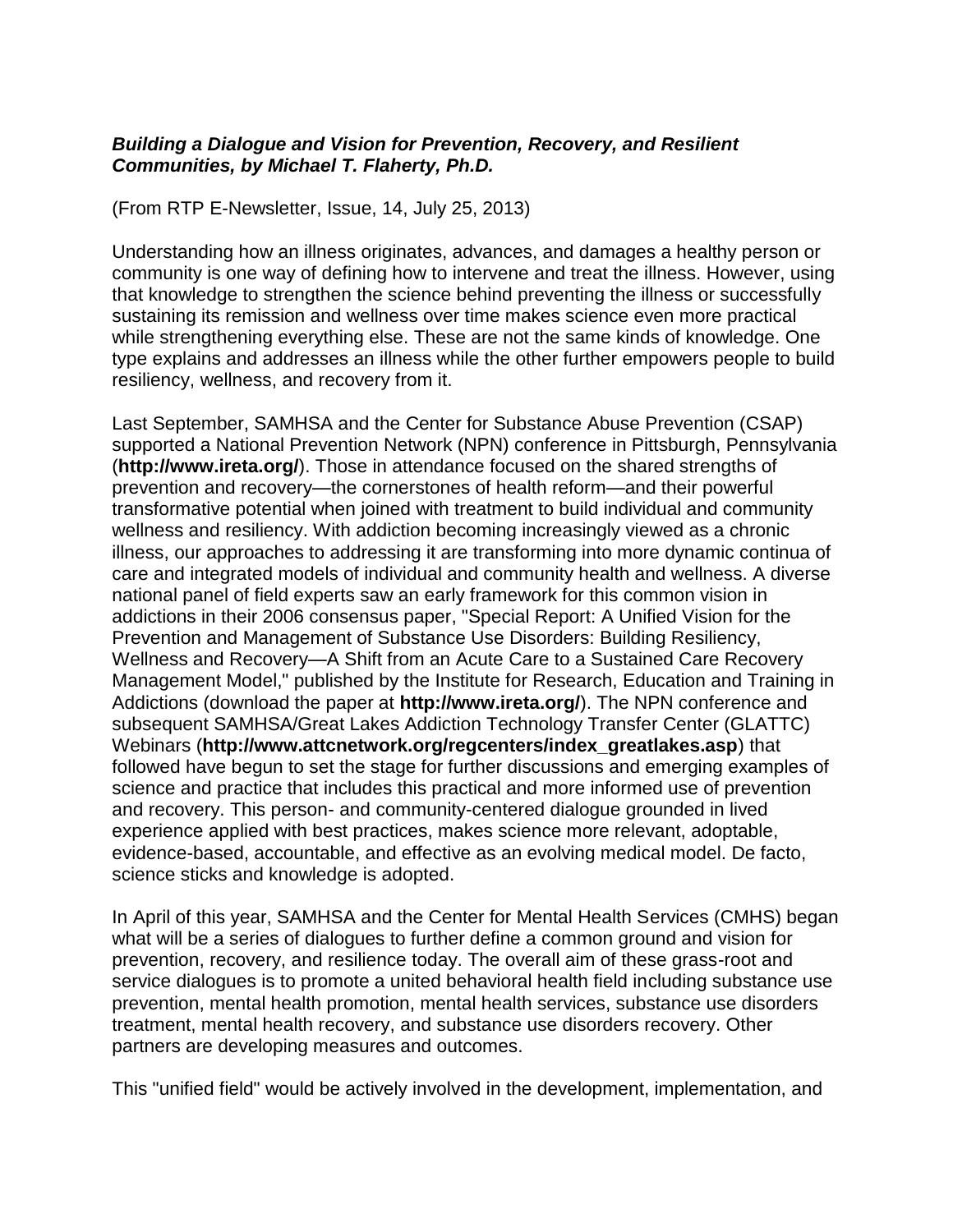evaluation of efforts to improve community health and well-being in the context of health reform. The dialogue is co-chaired by leaders from SAMHSA, the Centers for Medicare & Medicaid Services, CSAP, and the Center for Substance Abuse Treatment, and led by Cathy Nugent, LCPC, CMHS Senior Public Health Analyst

(**[Cathy.Nugent@samhsa.hhs.gov](mailto:Cathy.Nugent@samhsa.hhs.gov)**). In their April meeting, initial progress was made in sketching a collective vision from broad and diverse perspectives. They are now calling for a conceptual alignment group to further refine that collective vision and its relevance for

- Individual, family, and community wellness
- Recovery-Oriented Systems of Care (ROSC)
- Resilience- and recovery-oriented systems and communities
- Public health

Along the way, providers have been self-identifying as using this more unified and integrated approach in their work. An example was featured in the **[April 13 RTP](http://www.dsgonline.com/rtp/enews/2013/2013_04_18/enews_2013_04_18.html)  [eNewsletter](http://www.dsgonline.com/rtp/enews/2013/2013_04_18/enews_2013_04_18.html)**: the Philadelphia Department of Behavioral Health and Intellectual disAbility Services Partnership for Community Wellness. GLATTC Webinars have been sharing extensive data from the Council on Prevention Education: Substances (**<http://www.copes.org/>**) in Louisville, Kentucky, where entire communities have formed partnerships with providers and people in recovery to identify community "risk factors" with criminal justice, youth, families, and men, reporting on and measuring prevention and recovery. At the current SAMHSA–CMHS dialogue meetings, emerging programs in Vermont (**[Marcia.LaPlante@state.vt.us](mailto:Marcia.LaPlante@state.vt.us)**) and Detroit (**[tjohn@mlkcsi.org](mailto:tjohn@mlkcsi.org)**) presented models on similar community initiatives, while budding initiatives in New Jersey (**<http://www.welltacc.org/>**), Pennsylvania, and Ohio were noted.

At the national level, guiding documents have been published, e.g.,*[Recovery-Oriented](http://www.samhsa.gov/)  [Systems of Care Resource Guide Book](http://www.samhsa.gov/)*(September 2010), *[Operationalizing](http://www.samhsa.gov/)  [Recovery-Oriented Systems of Care](http://www.samhsa.gov/)*, and *[Approaches to Recovery-Oriented](http://partnersforrecovery.samhsa.gov/docs/State_and_Local_Levels.pdf)  [Systems of Care at State and Local Levels](http://partnersforrecovery.samhsa.gov/docs/State_and_Local_Levels.pdf)*, to name a few. To facilitate further implementation of state and local ROSCs, SAMHSA is funding 33 discretionary grant programs (mostly access to recovery) in this area, including major grants such as the RTP initiative and Bringing Recovery Supports to Scale–Technical Assistance Center Strategy, while also supporting a national family dialogue for youth with substance abuse disorders (**[sharon@momstell.org](mailto:sharon@momstell.org)**). The intended dialogue of integrating lived experience with applied science is evident as the common denominator for all.

If one were to make a cursory study of these founding initiatives, certain "common ground" themes begin to emerge:

1. By assertively building healthy environments at work, school, and in the community at large, prevention and recovery can improve the quality of life in communities, neighborhoods, and families free of alcohol, tobacco, and other drug use and crime.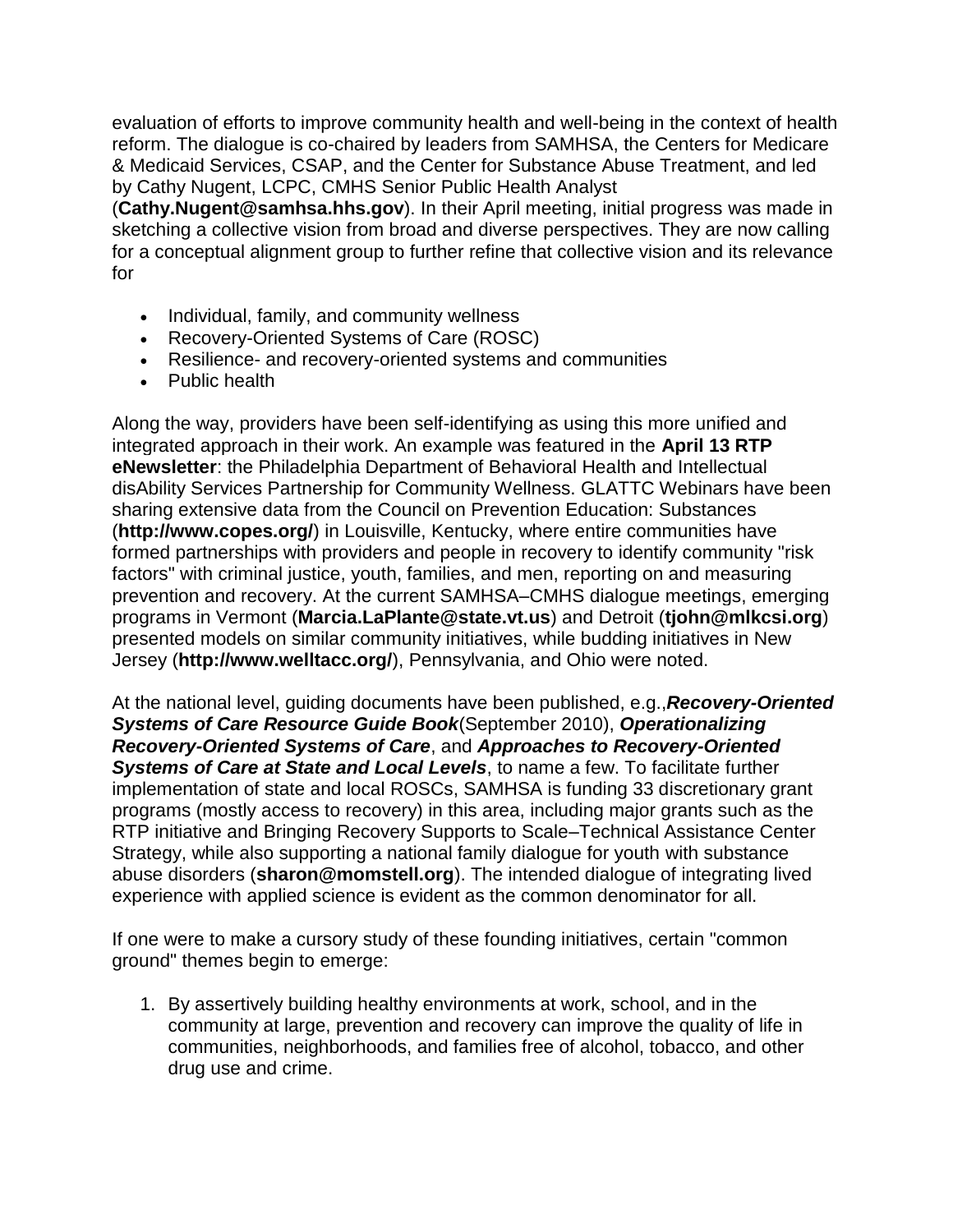- 2. Effective prevention of mental illness and substance use requires consistent action from multiple stakeholders, particularly those in recovery.
- 3. Prevention and recovery bring power to the community and its families and members by working from *within* their institutions and with the supports needed to build resiliency and sustain recovery over time.
- 4. Prevention, informed by individual, family and community recovery, creates a comprehensive plan in which everyone can have a stake and own at indicated, selected, or universal levels of application.
- 5. Systems will change as the community experiences the outcomes of its learning and investments.
- 6. Applied prevention and recovery hold community institutions responsible for reflecting best practices and community values.
- 7. Prevention and treatment access community "subsystems" that can support attaining and sustaining recovery, e.g., recovery supports and peers.
- 8. Prevention becomes a set of steps along a continuum that promotes individual, family, and community health; reduces mental health and substance use disorders; and builds resilience, wellness, and recovery.
- 9. Good prevention focuses on reducing individual and community risk factors while building protective factors, i.e., resilience, wellness, and recovery.
- 10.Prevention is grounded in evidence-based research and real-world experience informed by qualitative and quantitative adoption and outcome data.
- 11.Prevention and recovery provide outcomes at the community level, not just at the program level.
- 12.Rather than addressing a single problem or condition, prevention and recovery simultaneously consider a potential wide-ranging set of problems that may be related to the disorder, i.e., *anticipatory practice*.
- 13.Rather than focusing only on the individual at risk, prevention uses all risk and protective factors learned from individual interventions to then alter the social, cultural, economic, and physical environment of a community to promote continual shifts away from what's causing the illness in the first place, i.e., *builds individual and community recovery capital*.

More will become visible as this evolution and dialogue proceed. The Affordable Care Act has established the Patient-Centered Outcomes Research Institute and major funding to broadly document our understanding of how people get well and remain well within emerging models of care. One can only hope mental health and substance use will be included early on for their potentially substantial role in health reform and understanding and improving health care as a whole. In this way, prevention, recovery, and fortified resilience based on applications of best science with lived experience make our work more relevant, adoptable, scientific, accountable, and effective.

With a clearer unified vision and transformational science of recovery and prevention in all we do, we are better armed to successfully address the problems we seek to eliminate among people, families, and communities. There is no one or universal path to wellness and recovery. People and communities must use best science, practice, and